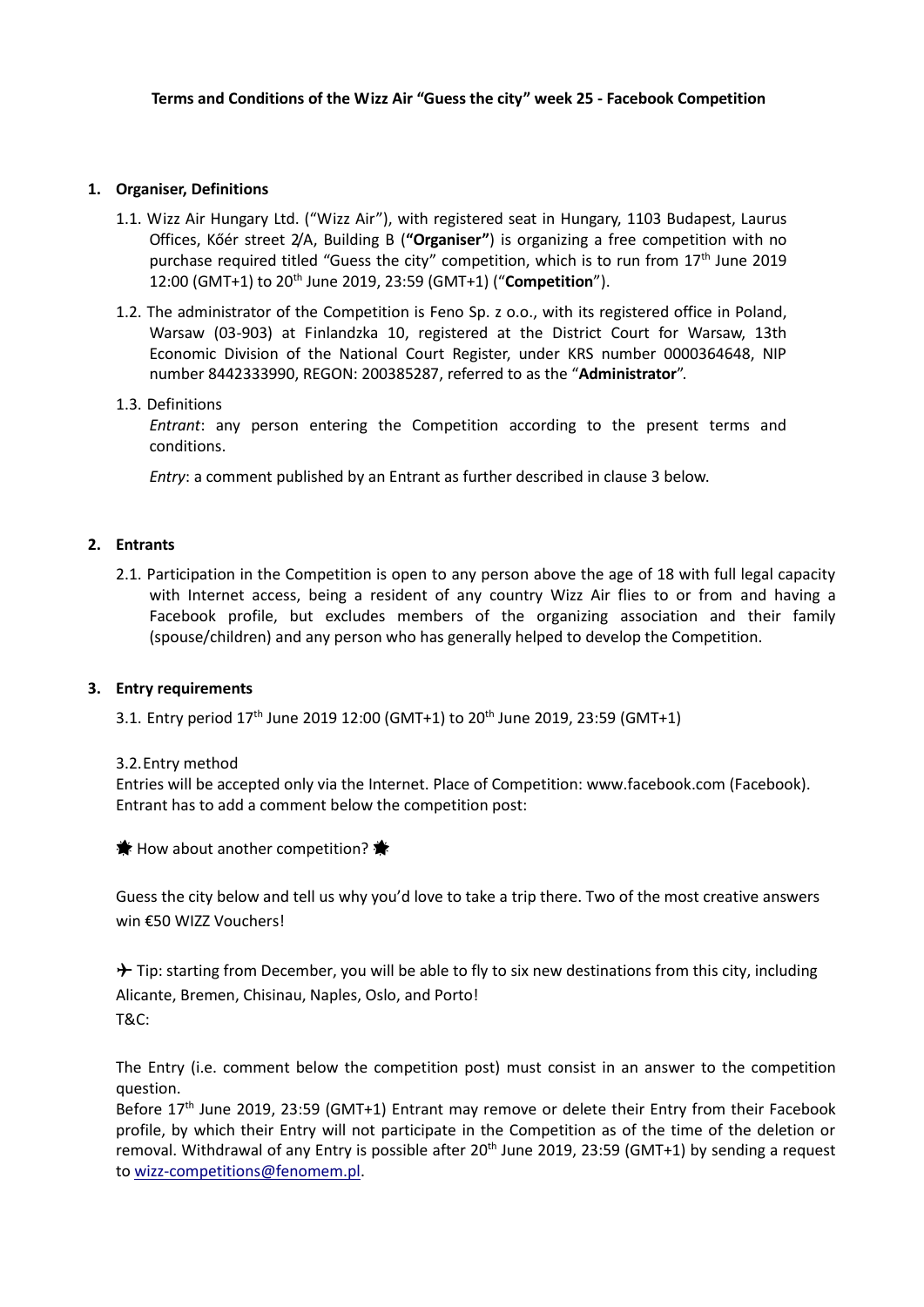The winners will be announced on the Wizz Air Facebook profile at <https://www.facebook.com/wizzaircom/> in an announcement post on the profile (Wizz Air Facebook profile).

## 3.3.Submission rules

- 3.3.1. One Entrant can submit only one entry. Only one entry from users with multiple entries will be taken into consideration.
- 3.3.2. Entries are prohibited that include any content that is defamatory, obscene or otherwise inappropriate, in Organiser's sole judgment.
- 3.3.3. Every Entry will be moderated within 48 hours with regards to compliance with Facebook's Terms and Policies available at https://www.facebook.com/policies. The reasons for reporting a post as inappropriate to Facebook may be any action considered to be violating Facebook's Terms of Use.

### 3.4. Application

After carefully reading all the information on the Wizz Air Facebook profile at <https://www.facebook.com/wizzaircom/> (Wizz Air Facebook profile), the Entrant should add a comment below the competition post as per the instruction above.

## **4. Winner selection**

- 4.1. On 20<sup>th</sup> June, 23:59 (GMT+1) the Competition finishes.
- 4.2. Among the users who gave the most creative answer to the competition question within the entry period two prize winners will be selected by the Organiser on  $21<sup>st</sup>$  June 2019 and will be in announcement post of FB profile.

### **5. Awards**

- 5.1. Two winners will win a €50 WIZZ Value Voucher each redeemable for a discount on the wizzair.com website. The expiry date of the WIZZ Value Voucher is September 30<sup>th</sup>, 2019. To the redemption of the voucher on wizzair.com, the value voucher terms and conditions apply [\(https://wizzair.com/en-gb/information-and-services/wizz-services/gift-voucher/value-voucher](https://wizzair.com/en-gb/information-and-services/wizz-services/gift-voucher/value-voucher-terms#/)[terms#/\)](https://wizzair.com/en-gb/information-and-services/wizz-services/gift-voucher/value-voucher-terms#/).
- 5.2. The prizes are non-transferrable and must be accepted as such and cannot be replaced with another item or money.

### **6. Notification to Winners**

- 6.1. Two winners will be announced on  $21^{st}$  June 2019 on the Wizz Air Facebook profile at https://www.facebook.com/wizzaircom/. The winners will be notified by the Administrator via a Facebook message within 7 days of the closing of the Competition. The message will require the winner to provide a contact e-mail address and contain information on what procedure to follow to obtain the prize.
- 6.2. Please note that failure to respond and provide the e-mail address within 7 days of the date on which the Administrator sends the notification message, whether due to server malfunction or any other cause, will result in disqualification. In such case the Organiser reserves the right to offer the prize to the next eligible Entrant selected in accordance with clause 4. The Administrator does not accept liability for any disadvantages that may arise as the result of inability to receive email.
- 6.3. When the prize is awarded, the Administrator reserves the right to carry out all necessary checks to ensure that the winner meets the requirements of these terms and conditions.
- 6.4. If a winner does not meet the requirements, it will result in disqualification.
- 6.5. Email or Facebook messages will not be sent to non-winners.

### **7. Data protection**

7.1. A person who takes part in the Competition agrees and grants to the Organiser the unrestricted right, without any additional approval or consideration, to use and publish their first name and surname on the Wizz Air Facebook Profile, make their name attached to the Entry public and gives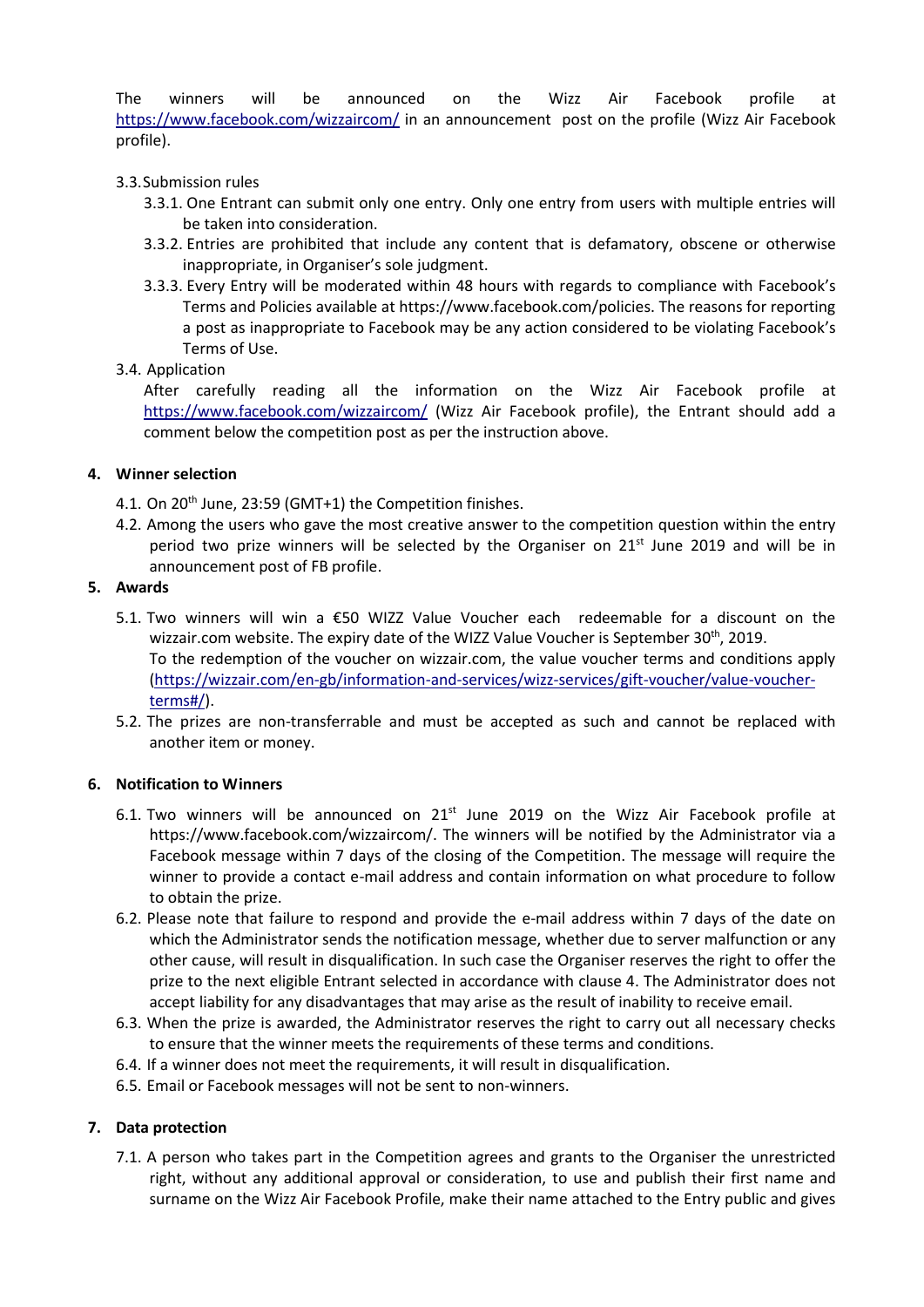permission to use their names for publicity (including, but not limited to promotional usage on Wizz Air's website [wizzair.com,](http://www.wizzair.com/) on the Wizz Air Facebook page, and in banners displayed on other websites by engagement with Wizz Air) at the very moment of submitting an Entry.

- 7.2. The Organiser declares that the Entrant's personal data including: first and last name, mobile or land line number, address, email address, will be processed by the Administrator in accordance with the Organiser's instructions for the purposes of this Competition and for marketing purposes.
- 7.3.Except for the purpose of carrying out the promotion, contacting winner and sending out prizes the Organiser will not use Entrants' personal data without the express consent of the entrant. See <https://wizzair.com/en-gb/legal/privacy-notice/#/> for the full privacy policy.
- 7.4. By making an entry, participants give, on the basis of sufficient information on data processing herein, voluntary and express consent to the Organiser processing his/her personal data submitted by the participant for the purposes of participating in the Competition as described herein, including verification of eligibility and providing the prizes to winners in accordance and pursuant to these terms and conditions. Personal data provided will not be transferred to any third parties besides the Organiser. Personal data, without prejudice to the licenses and permission granted hereunder, will be stored until the statutory time limit to enforce any claims in relation to the data processing purposes herein. Personal data may be disclosed to personnel participating in organizing the Competition and the relevant technical staff. Rights and remedies relating to data processing are governed by Act CXII of 2011 on the Right to Informational Self-Determination and Freedom of Information ("Hungarian Data Protection Act") as well as Regulation (EU) 2016/679 of the European Parliament and of the Council of 27 April 2016 on the protection of natural persons with regard to the processing of personal data and on the free movement of such data, and repealing Directive 95/46/EC (General Data Protection Regulation). In light of the foregoing, participants may request information on the data processing, and may request the correction, blocking or deletion of their personal data. In cases set out in paragraph 21 of the Hungarian Data Protection Act, participants may object the processing of his/her personal data. In case of breach of their rights, participants may seek remedy before the Hungarian Authority of Data Protection and Freedom of Information ("Nemzeti Adatvédelmi és Információszabadság Hatóság") (H-1125 Budapest, Szilágyi Erzsébet fasot 22/C; T: +36-1-391-1400; fax: +36-1-391-1410; e-mail: [ugyfelszolgalat@naih.hu\)](mailto:ugyfelszolgalat@naih.hu) or the competent courts.

### **8. Limitation of Liability**

- 8.1. By entering this Competition, all Entrants agree to release, discharge, and hold harmless the Organiser and its partners, affiliates, parents, subsidiaries, agents and all of their employees, officers, directors, agents and representatives from any and all claims, losses, and damages arising out of their participation in this Competition or any Competition -related activities and the acceptance and use, misuse, or possession of any prize awarded hereunder.
- 8.2. The Organiser assumes no responsibility for any error, omission, interruption, deletion, defect, or delay in operation or transmission; communications line failure; theft or destruction of or unauthorized access to Competition Entries or entry forms; or alteration of Entries or entry forms. The Organiser is not responsible for any problems with or technical malfunction of any telephone network or lines, computer online systems, servers or providers (including the availability of Facebook), computer equipment, software, failure of any email entry to be received on account of technical problems or traffic congestion on the internet or at any website, human errors of any kind, or any combination thereof, including any injury or damage to entrants' or any other persons' computers related to or resulting from participation, uploading or downloading of any materials related to in this Competition. Attention is expressly drawn to the fact that the Internet is not a secure network. Therefore, the Organiser may not be held liable for contamination by any virus or third-party intrusion into the computer system of competition entrants and refuses all liability with regard to the consequences of entrants' use of Facebook. More specifically, Organiser shall not be liable for any damage caused to Entrants, their IT equipment or data stored therein, or for any consequences that might arise therefrom with regard to their personal or professional life.